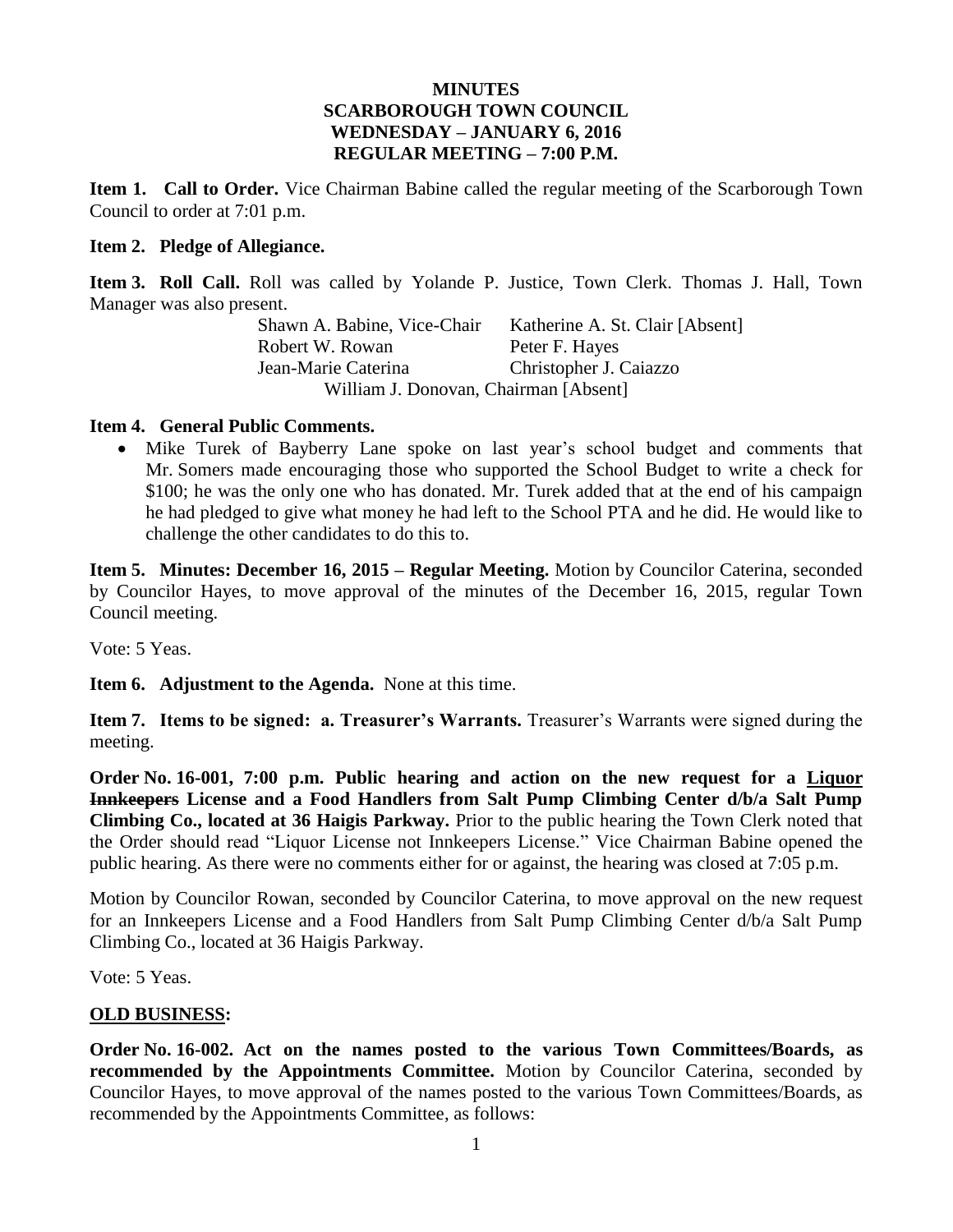### **Board of Assessment Review:**

Kathy Fuente and Matthew Chamberlain – full voting members, terms to expire in 2018. **Coastal Waters & Harbor Advisory Board:**

Timothy Downs and Robert Willette – full voting members, terms to expire in 2018.

### **Community Services & Recreation Advisory Board:**

Richard Murphy – full voting member, term to expire in 2018; move Roger Chabot from 1<sup>st</sup> Alternate to a full voting member, term to expire in 2016 and move Liam Somers from 2<sup>nd</sup> Alternate to 1<sup>st</sup>, term to expire in 2016 and appoint Donnamarie Collins as 2<sup>nd</sup> Alternate for three years, term to expire in 2018.

## **Conservation Commission:**

J. Anton Bodor and Rachel Hendrickson – full voting members, terms to expire in 2018.

### **Employee Incentive Committee:**

Edward Blaise – full voting member, term to expire in 2018.

#### **Energy Committee:**

Rick Meinking David Kirstein and Ronald Allen – full voting members,

terms to expire in 2018.

#### **Housing Alliance:**

Suzanne Foley-Ferguson and Robert Porter – full voting members, terms to expire in 2018.

### **Parks and Conservation Land Board:**

Paul Austin and Rachel Hendrickson – full voting members, terms to expire in 2018.

### **Personnel Appeals Board:**

J. Anton Bodor and Sandra Ahlquist – full voting members, terms to expire in 2018.

## **Planning Board:**

Corey Fellows – full voting member, term to expire in 2018; move Susan Auglis from 1<sup>st</sup> Alternate to a full voting member, term to expire in 2016 and move Roger Beeley from  $2<sup>nd</sup>$  Alternate to 1<sup>st</sup> Alternate and Robyn Saunders as  $2<sup>nd</sup>$  Alternate, term to expire in 2018.

### **Pest Management Advisory Board:**

Tim Lindsay and Marla Zando – full voting members, terms to expire in 2018.

### **Senior Advisory Board:**

Troy Hendrickson and Penny Boles – full voting member, term to expire in 2018.

### **Zoning Board of Appeals:**

Leroy Crockett – full voting member, term to expire in 2018; move James Herbert to full

Vote: 5 Yeas.

### **NEW BUSINESS:**

**Order No. 16-003. Act on the request to approve the Findings and Order Pursuant to Title 17 M.R.S.A. §§2851-2859 (Dangerous Buildings) on property owned by Douglas S. Brown, located at 9 Partridge Lane – Scarborough.** Thomas J. Hall, Town Manager, gave a brief overview on this Order. Brian Longstaff, Zoning Administrator, gave a brief update as to the status of the property.

Motion by Councilor Caterina, seconded by Councilor Rowan, to move approval on the request to approve the Findings and Order Pursuant to Title 17 M.R.S.A. §§2851-2859 (Dangerous Buildings) on property owned by Douglas S. Brown, located at 9 Partridge Lane – Scarborough, as follows:

### **FINDINGS AND ORDER**

Pursuant to Title 17 M.R.S.A. §§ 2851-2859

(Dangerous Buildings)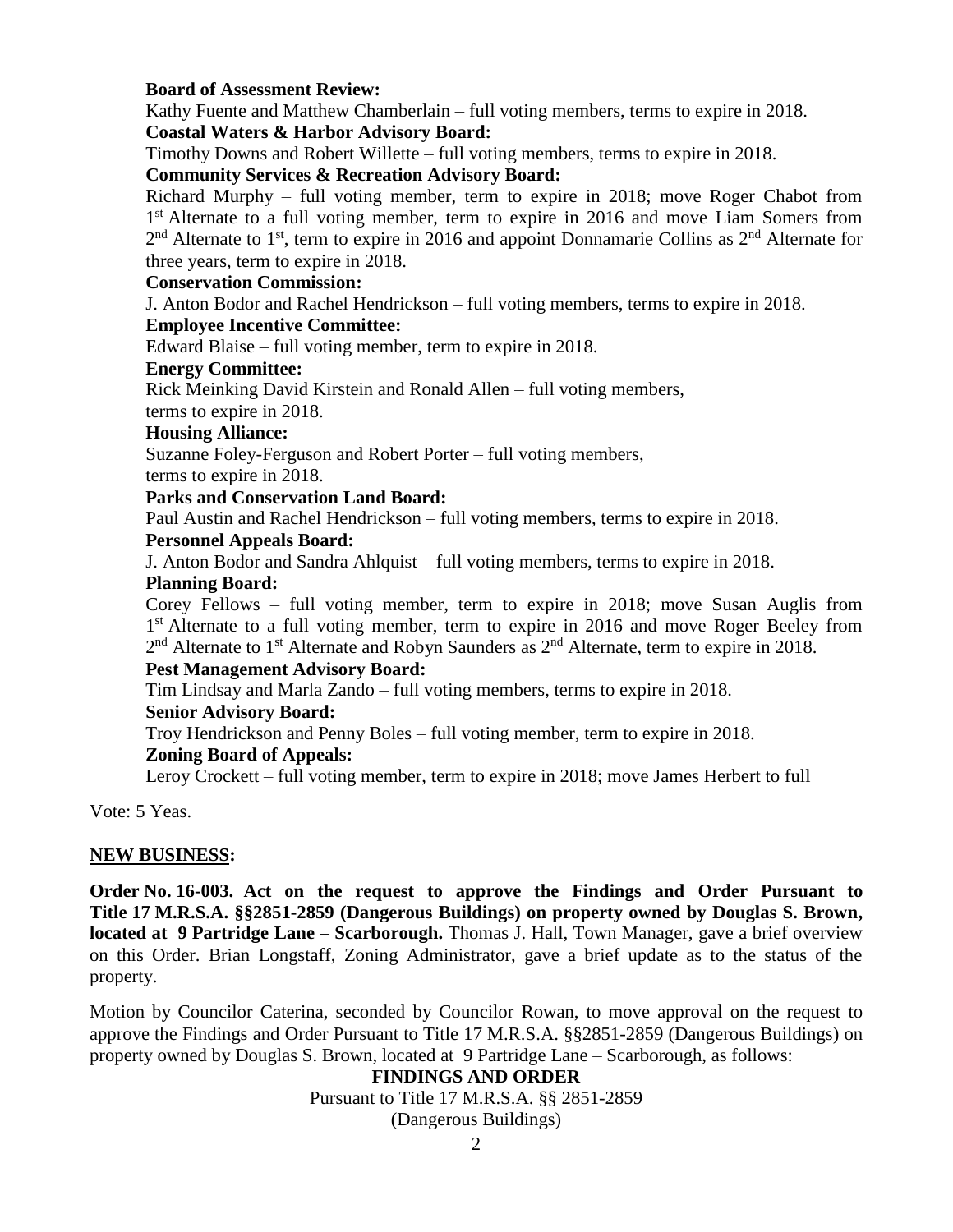TO: Douglas S. Brown

9 Partridge Lane – Scarborough, ME 04074

On Wednesday, December 16, 2015, at 7:00 p.m. at Town Hall, the Municipal Officers of the Town of Scarborough, Maine held a hearing to determine whether the building owned by you and located on land at 9 Partridge Lane and shown on Map U008, Lot 087, of the current Tax maps of the Town of Scarborough, Maine, is dangerous and a nuisance within the meaning of Title 17 M.R.S.A. § 2851. Notice of this hearing was duly served on you as the owner and on all parties in interest.

The following persons were present and testified:

Brian Longstaff, Zoning Administrator – Town of Scarborough; Officer Brian McNeice, Scarborough Police Department; and Douglas S. Brown, Property Owner. Additionally, a letter from Dr. Stephen Kirsch, Scarborough Local Health Officer was read into the record. Based on their testimony and other evidence presented and made part of the record, the Municipal Officers find the following facts:

- a) Douglas Brown (Brown) is the current owner of the property at 9 Partridge Lane (the Property), but has not resided there for nearly 18 months.
- b) Brown allowed the Property to fall into a state of neglect and disrepair to the extent that an inspection of the property was necessary to determine if it was habitable.
- c) Beginning in March 2015, the Zoning Administrator made several written requests to the owner to allow the codes department access to the property for inspection. The owner Mr. Brown did not respond to the requests.
- d) On July 7, 2015, the Scarborough Police Department was called to investigate a possible unattended death due to conditions observed at the premises, including odor and fly infestation, which was ultimately caused by a large amount of spoiled meat. Guns and ammunition were among the belongings observed during the investigation. Affidavits from responding officers are on file in the Codes Office.
- e) As Brown was unresponsive to repeated requests from Scarborough Code Enforcement for permission to inspect the premises, an administrative warrant to inspect the premises was granted by the Maine District Court on August 5, 2015, and an inspection was carried out on August 13, 2015. The inspection team included the Zoning Administrator, Fire Inspector, Code Enforcement Officer, Health Officer, and Animal Control Officer. Inspection reports by the Local Health Officer and the Zoning Administrator are on file in the Codes Office, and are a part of the record.
- f) Following the execution and inspection of the premises, violations of 17 M.R.S. § 2851; 22 M.R.S. §§ 461, 1561 and other related statues were found, including:
	- i) Failing floor framing adjacent to second story sliding door;
	- ii) Collapsed second story deck;
	- iii) Water damaged ceiling in danger of collapse;
	- iv) Non-functioning plumbing;
	- v) Non-weather tight building shell;
	- vi) Filth, insect, rodent, and animal infestation;
	- vii) Unsanitary conditions; and
	- viii) Stored human waste.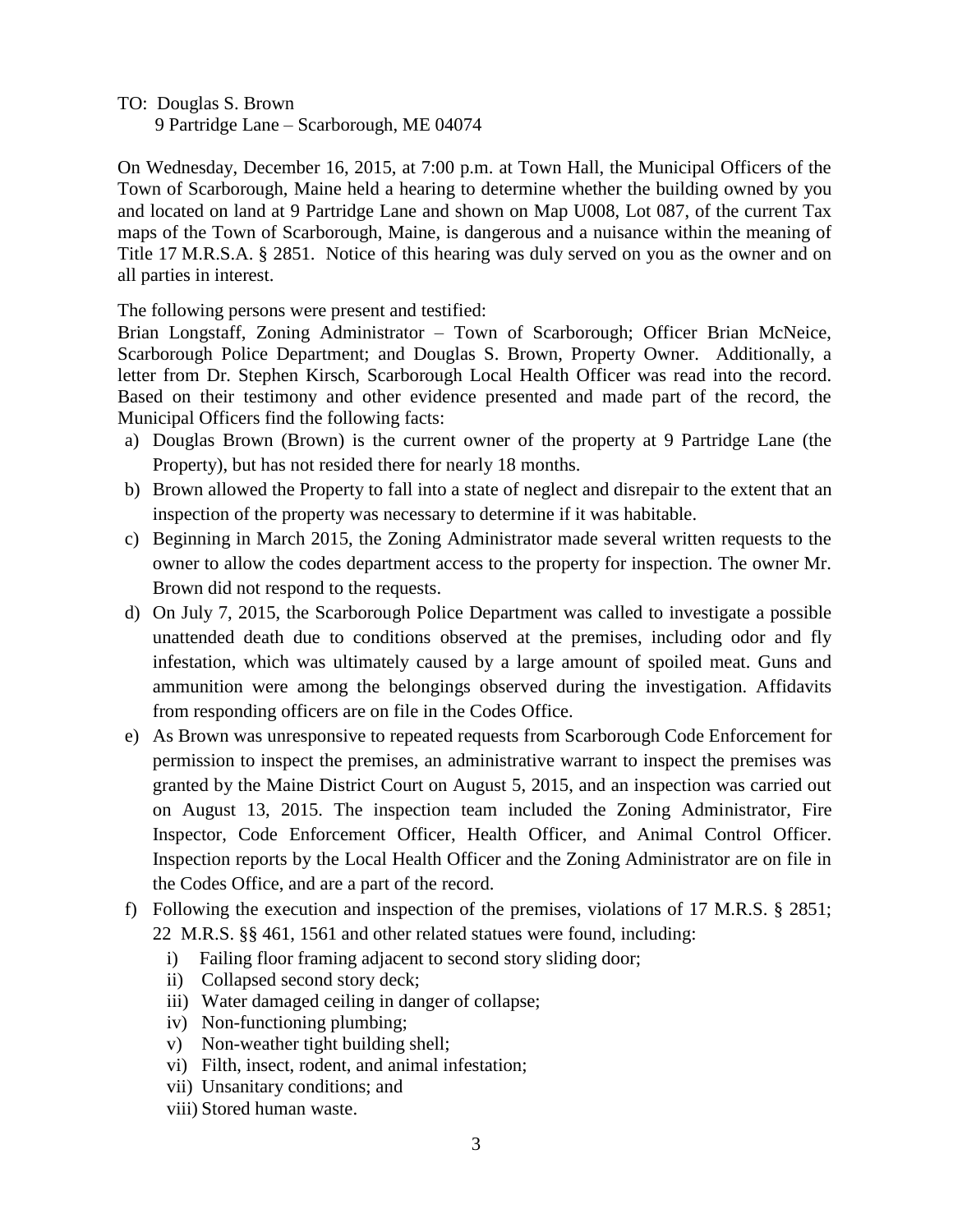- g) The Property was posted as uninhabitable on August 13, 2015.
- h) A return of warrant was filed by the Town on August 18, 2015.
- i) Brown testified that his job has kept him from giving the structure the necessary attention to repair and maintain it. He stated that the time constraints imposed by his employment will be resolved through restructuring.
- j) Brown testified that he agreed that the building was in a dangerous condition but desires the opportunity to rehabilitate the structure rather than demolish it if Council will allow it.
- k) Based on the testimony of Zoning Administrator/Code Enforcement Officer Brian Longstaff, the current condition of the structure will make rehabilitation extremely difficult, though not impossible. In his opinion, demolition would appear to be a more feasible option.

Based on the foregoing findings, the Municipal Officers conclude that the building/structure is dangerous and/or a nuisance because it is structurally unsafe, unsanitary, constitutes a fire hazard, is unsuitable or improper for the use or occupancy to which it is put, constitutes a hazard to health and safety because of inadequate maintenance, dilapidation, and abandonment. The Municipal Officers recognize the right of Brown to attempt to rehabilitate the structure and correct the dangerous conditions, but could only approve a rehabilitation effort under specific conditions that mandate Brown's adherence to certain benchmarks and timetables.

THEREFORE IT IS ORDERED that said building be secured by Brown within 24 hours of the public hearing, and that within 30 days from the date of service of this Order all rubbish, debris, unsalvageable contents, household/human/hazardous waste, and dangerous materials be removed from the dwelling and properly disposed. Brown will then have 120 days from the date of service of this Order to abate all other dangerous conditions and bring the property back to a habitable state. To accomplish this, Brown must work with the Town Manager and Codes Department to create an agreement setting forth a series of reasonable milestones to be met by Brown in order to demonstrate forward progress toward correcting the dangerous conditions, and that when completed, will be acceptable to the Codes Department for issuance of a Certificate of Occupancy. Additionally, Brown must take steps to ensure that the dwelling and the grounds of the property are maintained to a healthy and safe condition, including but not limited to the mowing of grass and removal of all accumulations of rubbish, harborage for rodents or other pests; and that any further use of the property shall conform to all local and state regulations as applicable. This corrective action shall be completed within 120 days from the date of service of this order.

AND BE IT FURTHER ORDERED that the Town Clerk record this Order and cause attested copies of this Order to be served upon the persons as required by law.

AND BE IT FURTHER ORDERED that, if this Order is not complied with, the Town Manager is hereby authorized and directed to ask for bids for the abatement or demolition of said dangerous building.

This decision may be appealed to Superior Court under the Maine Rules of Civil Procedures, Rule 80B. If this order is not timely complied with and no timely appeal is taken, the Municipal Officers may undertake the ordered corrective action at municipal expense and recover all expenses, including reasonable attorney's fees, by means of a special tax or civil action.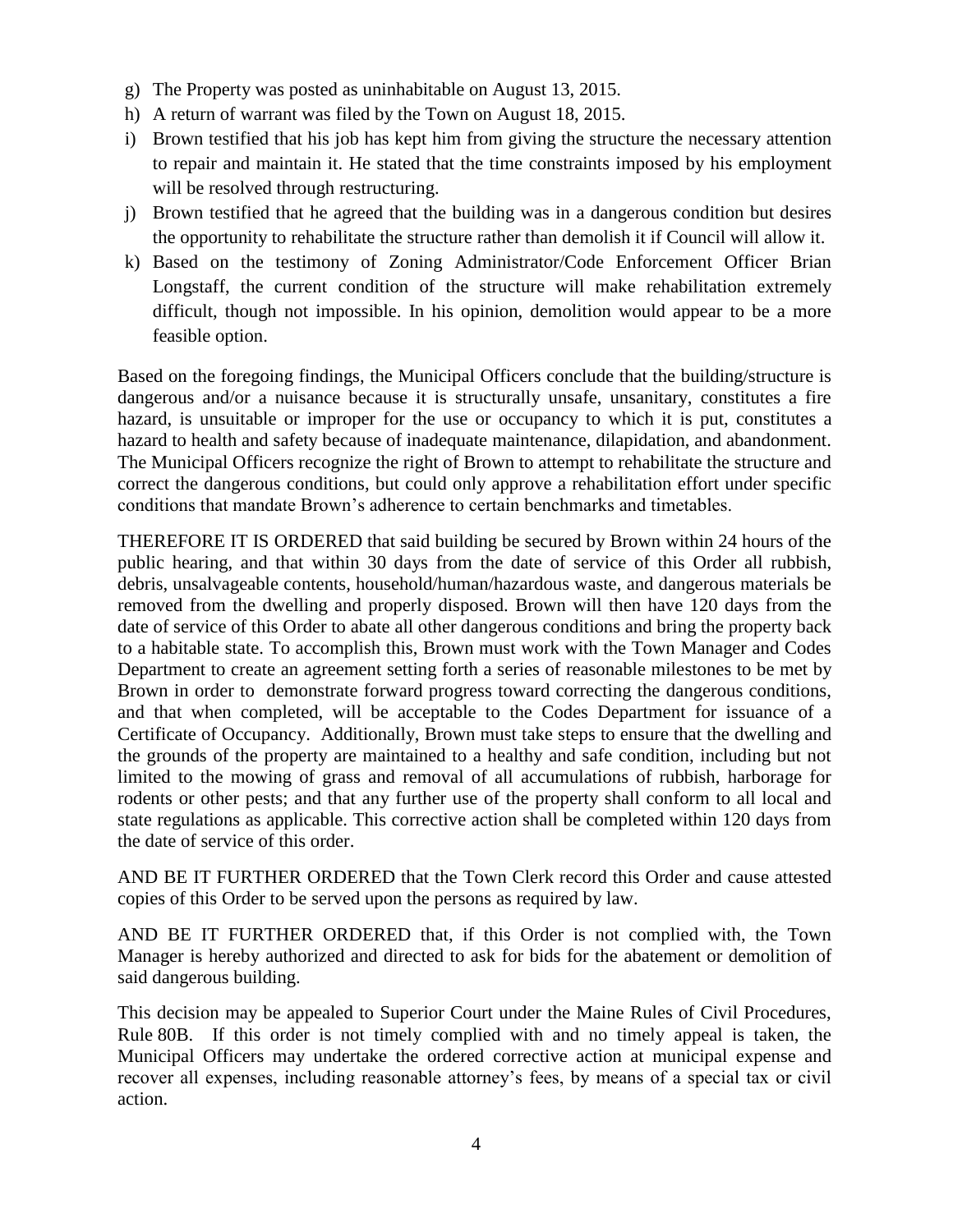Signed by the majority of the Municipal Officers of the Town of Scarborough and witnessed by the Town Clerk.

Vote: 5 Yeas.

**Order No. 16-004. Act on the request to authorize the Town Manager to sign any and all documents relating to a Confirmatory Recreational Easement on property located at Higgins Beach, relating to the handicapped access path.** Thomas J. Hall, Town Manager, gave a brief overview on this Order.

Motion by Councilor Caterina, seconded by Councilor Hayes, to move approval to authorize the Town Manager to sign any and all documents relating to a Confirmatory Recreational Easement on property located at Higgins Beach, relating to the handicapped access path.

Vote: 5 Yeas.

**Order No. 16-005. Act to approve the Resolve to accept donations for the Fuel Assistance Program.** Motion by Vice Chair Babine, seconded by Councilor Rowan, to move approval of the Resolve to accept donations for the Fuel Assistance Program, as follows:

### **TOWN OF SCARBOROUGH**

# **IN TOWN COUNCIL ASSEMBLED**

January 6, 2016

**RESOLVE** Accepting Donations for the Fuel Assistance Program.

## **BE IT HEREBY RESOLVED BY THE TOWN COUNCIL AS FOLLOWS:**

**THAT THE** Town of Scarborough gratefully accepts the donations from the following business and/or persons, that have been collected to date, to be used for the Fuel Assistance Program:

## **Mr. & Mrs. Robert W. Beal**

AND, be it further Resolved that each business, organization and/or person be recognized for their generous donations as a token of the Town's appreciation.

> Sponsor: Town Council Originator: Town Council

Vote: 5 Yeas.

**Item 8. Non Action Items.** None at this time.

### **Item 9. Standing and Special Committee Reports and Liaison Reports.**

 Councilor Caiazzo noted that the Appointments Committee had met earlier and had table the appointment on the Conservation Commission, but would like to post the following names:

**Shellfish Conservation Commission** Appoint Paul Erickson as a full voting member, term to expire in 2018 Re-Appoint Erica Downs as a full voting member, term to expire in 2018 Appoint Dwayne O'Roak as the  $1<sup>st</sup>$  Alternate, term to expire in 2018 **Zoning Board of Appeals** Appoint Karen Shupe as  $2<sup>nd</sup>$  Alternate, term to expire in 2018 **Housing Alliance** Appoint Eric Boucher as a full voting member, term to expire in 2018